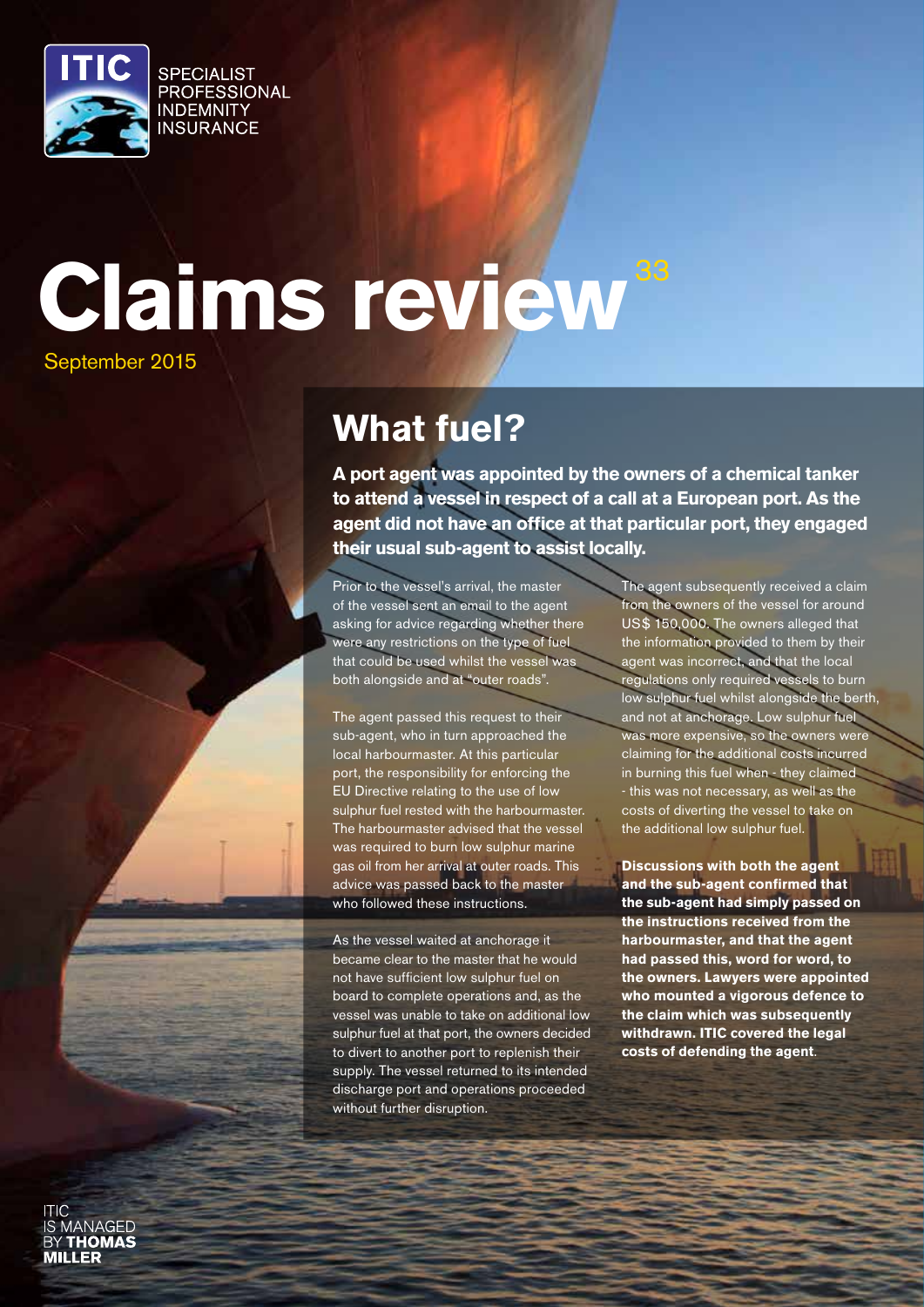#### **What cost cover?**

A ship broker was negotiating a voyage charter with an East African discharge range. The charterers were concerned about the potential costs of additional piracy cover which, if applicable, was to be for their account. The broker discussed the costs with owners and a lump sum of US\$ 150,000 was agreed. The broker reported back to the charterers that they had "an East Africa clause" limiting the cost. A clause was inserted into the main terms recap "plus lump sum US\$ 150,000 all inclusive for piracy cover". Both owners and charterers agreed the recap.

The parties then agreed to widen the permissible discharge range to include a Singapore - Malaysia option. The full recap contained the same wording regarding the cost of piracy cover.

The ship discharged in Singapore and the charterers refused to pay the piracy insurance premium. They understood that the fixture was on the basis that premium was only payable if the ship discharged in East Africa. The owners pointed out that the terms of the recap were clear and the lump sum was not limited to the East African option. The Singapore option had involved transiting an area for which additional cover had been applicable.

The charterers paid the additional amount and then reclaimed it from the broker.

The charterers had received the full recap and the terms were clear. They claimed that as the broker had been negotiating on the basis of East Africa only they should have made certain that the lump sum only applied to East Africa and not the added Singapore option. The broker had told the charterers that they had secured an "East Africa Clause" and this placed the charterers' reading of the recap in context. On balance it was felt that in a dispute between the broker and charterers a court would find the broker liable for negligence.

**ITIC reimbursed the ship broker the US\$150,000 for the additional war risks premium.**





#### **Expert failings**

It is four years since the English Supreme Court held that expert witnesses involved in legal proceedings no longer enjoyed protection from liability for negligence. This is a case of a global marine consultancy firm which was engaged as experts by the underwriters of a hull & machinery policy.

A fire had caused substantial damage to the insured vessel. Owners claimed the ship was a Constructive Total Loss ("CTL") alleging the cost of repairing her was in excess of her insured value. The insurers rejected this claim alleging that the vessel was capable of economic repair. The vessel was scrapped and the dispute was solely as to the amount the insurers were obliged to pay out under the policy.

At an early stage the owners made an offer to settle the claim by accepting US\$1,136,000 plus their legal costs. The underwriters did not accept the offer and litigation was commenced by the owners.

The consultants were appointed by the insurers to provide expert advice/evidence on what it would have cost to repair the vessel.

On accepting the engagement, the consultants were provided with considerable documentation. This included two independent quotations from Chinese shipyards on the cost of repairs and some calculations from the builder of the vessel that indicated the steel weight for the accommodation block was 312 tonnes.

The consultants issued a report, advising that the vessel was not a CTL.

The report was based on the quotes from the two shipyards and the steel weight the insurers had obtained from the ship builder.

In due course the owners served the report of their technical expert. This had been prepared using a different methodology (a "new-build approach") to the one adopted by the consultants. The owners' report contrasted significantly with the consultants' one in using an estimated steel weight total of 542 tonnes to repair the accommodation block and concluded that the total cost of repairing the vessel was US\$6m. A figure that would have made the vessel a CTL.

Following a joint experts' meeting, at which there was considerable disagreement between the experts, the underwriter's counsel asked the consultants to prepare their own steel weight calculations (inclusive of the accommodation block) in order to rebut the owners' report. Drawing from their own calculations, the consultants concluded that the ship builder's initial steel weight figure was, in fact, inaccurate and that the cost of repairing the vessel was circa US\$3.9m in excess of the total insured value.

On the basis of the consultants' new advice underwriters settled the proceedings with owners for US\$1.3 million plus the owners' costs.

Underwriters then commenced proceedings against the consultants on the basis that they had been negligent in not properly reviewing the shipyard quotes. The underwriters claimed that, had they been properly advised, they would have been able to settle for a lower amount at an earlier stage. This would have reduced both their own costs and their liability for the owners' costs.

The consultants pointed out that the underwriters had rejected the owners' earlier offer before they were engaged. They had relied on the figures provided by the underwriters and it was not until after the joint experts' report that they were asked to make their own assessment.

**The matter was settled at mediation. A feature of the dispute was that there was no document specifying what the consultants had been engaged to do. A large number of disputes involving consultants and other advisers would be avoided if the scope of work is clearly defined beforehand. See ITC's terms and conditions: http://www.itic-insure. com/rules-publications/standardtrading-conditions/**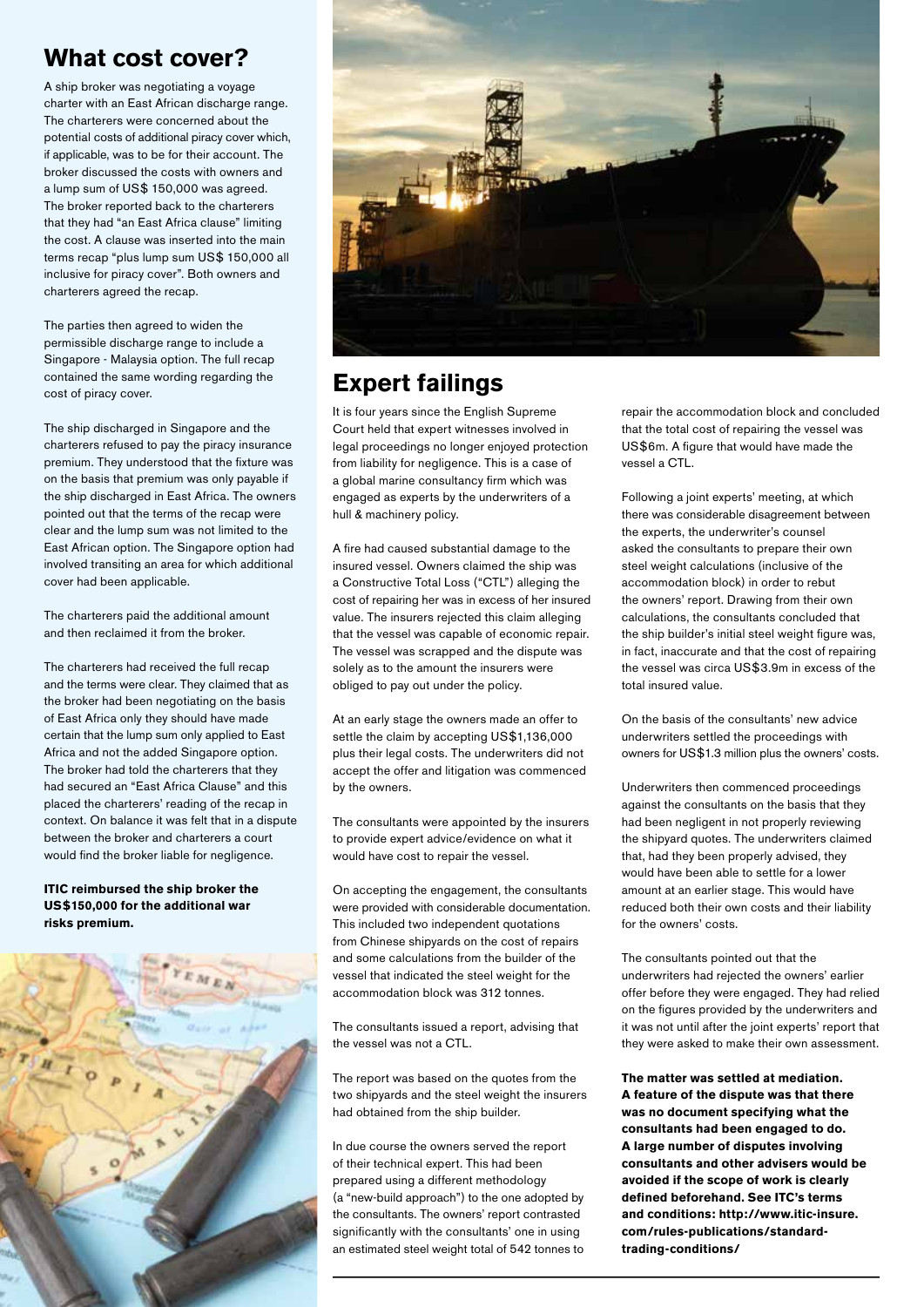

#### **Lost bill**

A cargo receiver presented to a ship agent's office an original bill of lading in respect of a parcel of Methyl tert-butyl ether (also known as MTBE). After acknowledging receipt of the bill of lading, the receptionist failed to pass it to the person in charge (PIC) of the particular vessel's call. The document was mislaid.

Prior to vessel's arrival the Master contacted the PIC and informed him that the original bill of lading was to be presented on board before the vessel would discharge the nominated cargo. A search of the agent's office for the missing document was unsuccessful.

The vessel successfully berthed and discharged another parcel, also under the same agency. However due to the missing bill of lading the vessel was not able to discharge the cargo of MTBE and was instructed by the terminal to depart the berth.

After provision of a suitable LOI the vessel successfully re-berthed and discharged the parcel of MTBE.

**Owners presented a claim on the charterers for demurrage, shifting and towage expenses associated with the second berthing. This claim was in turn passed to the agent as all the costs incurred were due to the loss of the bill of lading. ITIC reimbursed the agent, less the policy deductible.**

#### **A number not a letter**

A commercial manager sent vessel details to a port agent in the Far East. The agent needed the details to complete an advance declaration to the port authorities. The vessel name ended with the numeral one. When sending the message the commercial manager typed the name using a capital letter "I" rather than number "1". The agent repeated this in the documentation sent to the authorities.

The charter party the vessel<br>is the documentation was<br>appropriate declaration made<br>owners claimed their lost domencial manager, who was<br>C under the terms of their post<br>is claim is an example of<br>rical discrepancy can lea<br>la This minor discrepancy lead to the vessel being denied entry until the paperwork was correctly submitted. Under the terms and conditions of the charter party the vessel was off hire whilst the documentation was amended and an appropriate declaration made to the port. The owners claimed their lost earnings from the commercial manager, who was reimbursed by **ITIC** under the terms of their policy.

**This claim is an example of how a small clerical discrepancy can lead to significant delays and loss.**

# **Two different ways to collect commission**

The following describes two different ways in which ITIC's actions secured payment of outstanding commission. In both cases the commission was undisputed but the owners unreasonably delayed payment.

The first case involved commission on a time charter. Hire had been paid. ITIC made contact with debtors who confirmed that the commission was due. They said that it would be paid but could not give a date as to when the ship broker would receive it.

The ship broker became aware that the vessel was scheduled to call in South Africa, a jurisdiction which allows ships to be arrested for commission owed by the owners. ITIC arranged for local lawyers to arrest the ship on behalf of the ship broker and the outstanding commission was paid.

# **Angry birds**

A safety auditor was engaged by an oil & gas exploration company to conduct a routine operational safety audit of an air charter operator. The client was particularly interested in the safety performance of the operator's two turbo-prop aircraft. On arrival at the operator's base, the auditor was advised that one turboprop was undergoing routine maintenance at a maintenance repair and overhaul (MRO) facility in Canada.

The auditor conducted his safety audit on the remaining aircraft as per his standard procedure, examining the operations manuals and the pilot training, currency and aircraft maintenance records. He also conducted two spot checks on the aircraft to confirm that specific airworthiness directives had been complied with. No anomalies were found.

During the audit, the operator offered the auditor the opportunity to fly in the cockpit jump-seat so that he could observe the operational aspects of the aircraft. However, the auditor was unsure whether his insurance covered him to do that, and whether he could secure the necessary visas. He therefore declined the offer.

After 2 days on site the auditor returned to his office and later sent a report to the client stating that, on the basis of what he had seen, the operator would be capable of providing a safe charter service to his client.

The oil & gas exploration company engaged the operator for twice-weekly round trip flights in the turbo-prop aircraft. However, several months later the turbo-prop which the auditor had not seen crashed, causing significant bodily injury to passengers and damage to the aircraft. The investigation into the accident determined that, unknown to the operator, the pilots sometimes departed from the flight plan. On this occasion they had flown low over a lake

The second case involved an undisputed commission owed to a ship broker by Turkish owners. The owners were contacted by ITIC and its local correspondent but, despite promises, payment was not forthcoming. The vessel was no longer trading and arresting the vessel was not an option.

The registered owners of the vessel were a Maltese company. It was discovered that they had an ongoing legal dispute, which meant the company had to continue to exist. A Maltese lawyer was engaged to issue a statutory demand against the company and then commence winding up proceedings. The threat of insolvency proceedings meant the ship broker was paid in full.



to get a good view of birds which were nesting on its banks. The aircraft suffered a large bird strike which shattered the windscreens and destroyed one of the two engines.

Claims were brought against the operator by those passengers who had suffered bodily injury in the crash. They alleged that the crash had occurred as a result of the operator's negligent operation of the aircraft. As the passengers were US Citizens, the claim was brought under US jurisdiction and the damages were in excess of US\$10m. However, the operator contested liability and brought the auditor into the action on the grounds that had the auditor accepted the offer of a flight during his audit it was likely that he would have learned of the pilots' willingness to depart from their flight plans for non-operational reasons.

**ITIC funded the auditor's defence against the claim. His decision to decline the offer of a flight in the jump seat was reasonable in the circumstances, and even if he had taken up the operator's offer of a flight, it was unlikely that the pilots would have flown recklessly at a low altitude with a safety auditor on board. Further, his report had clearly stated that he had not had the opportunity to inspect the aircraft that had crashed. The claim was successfully defended and the member's defence costs were covered under the terms of his insurance policy with ITIC.**